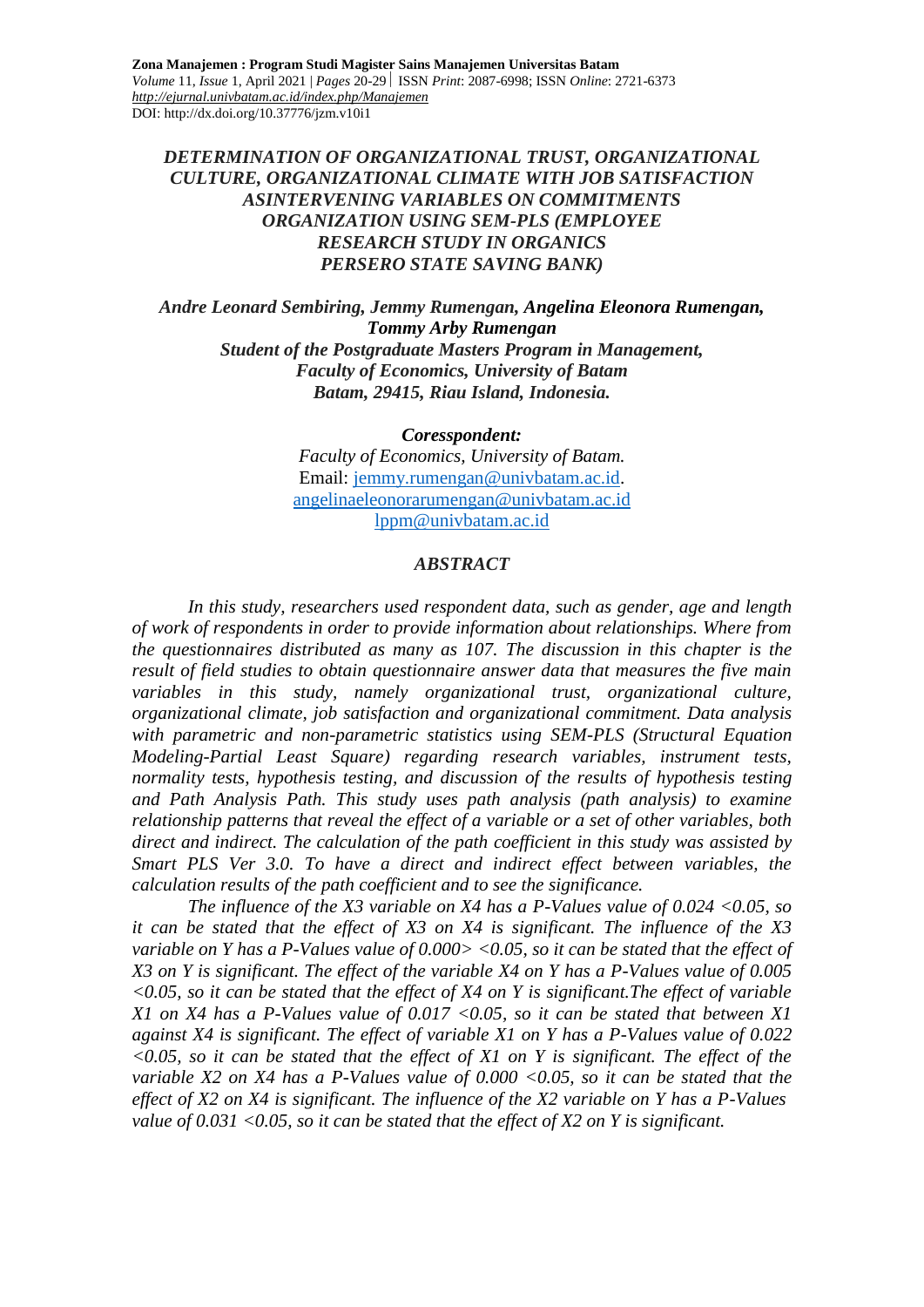## *Keywords: Organizational Trust, Organizational Culture, Organizational Climate, Satisfaction Work, Organizational Commitment*

# **I. INTRODUCTION**

History of Bank BTN started carved back with the appointment by the Government of Indonesia on January 29, 1974 through a letter of Minister of Finance No. B-49 / MK / I / 1974 as a forum for financing housing projects for the people. As the vision of Bank BTN is to be foremost and trusted in facilitating the housing sector and family financial services. In order to realize the vision and mission of Bank Tabungan Negara, it is necessary to create organizational trust in a company, namely integrity, competence, consistency, loyalty and openness in Organizational culture is a value system that is acquired and developed by the organization and the habit patterns and basic philosophy of its founders, which are formed into rules that are used as guidelines in thinking and acting in achieving organizational goals. Organizational climate is the circumstances, conditions and characteristics of the workplace environment which characterize an organization which is formed from the attitudes, behaviors and personalities of all members of the organization. Organizational climate is a concept that describes the internal atmosphere of the organizational environment that its members feel during their activities in order to achieve organizational goals. Job satisfaction is a general attitude of an individual towards his job, a person with a high level of job satisfaction shows a positive attitude towards the job, it will also bring good results for the organization. Employee organizational commitment is one of the keys that determines the success or failure of an organization to achieve its goals. Employees who are committed to the organization usually show a work attitude that is full of attention to their duties, they have a strong responsibility to carry out their duties and are very loyal to the company. In addition, organizational commitment must be possessed by every employee, namely the attitude or behavior of a person to the organization in the form of loyalty and the achievement of the vision, mission and goals of the organization.

### **Formulation of the problem**

- 1. Does organizational trust directly determine the job satisfaction ?
- 2. Does the organizational culture directly determine job satisfaction ?
- 3. Does the organizational climate directly determine job satisfaction ?
- 4. Does job satisfaction directly determine organizational commitment ?
- 5. Does organizational trust directly determine organizational commitment ?
- 6. Does the organizational culture directly determine organizational commitment ?
- **7.** Does the organizational climate directly determine organizational commitment ?

### **II. RESEARCH METHOD**

In this study, researchers used respondent data, such as gender, age and length of work of respondents in order to provide information about relationships. Where from the questionnaires distributed as many as 107. The discussion in this chapter is the result of field studies to obtain questionnaire answer data that measures five main variables in this study, namely organizational trust. organizational culture, organizational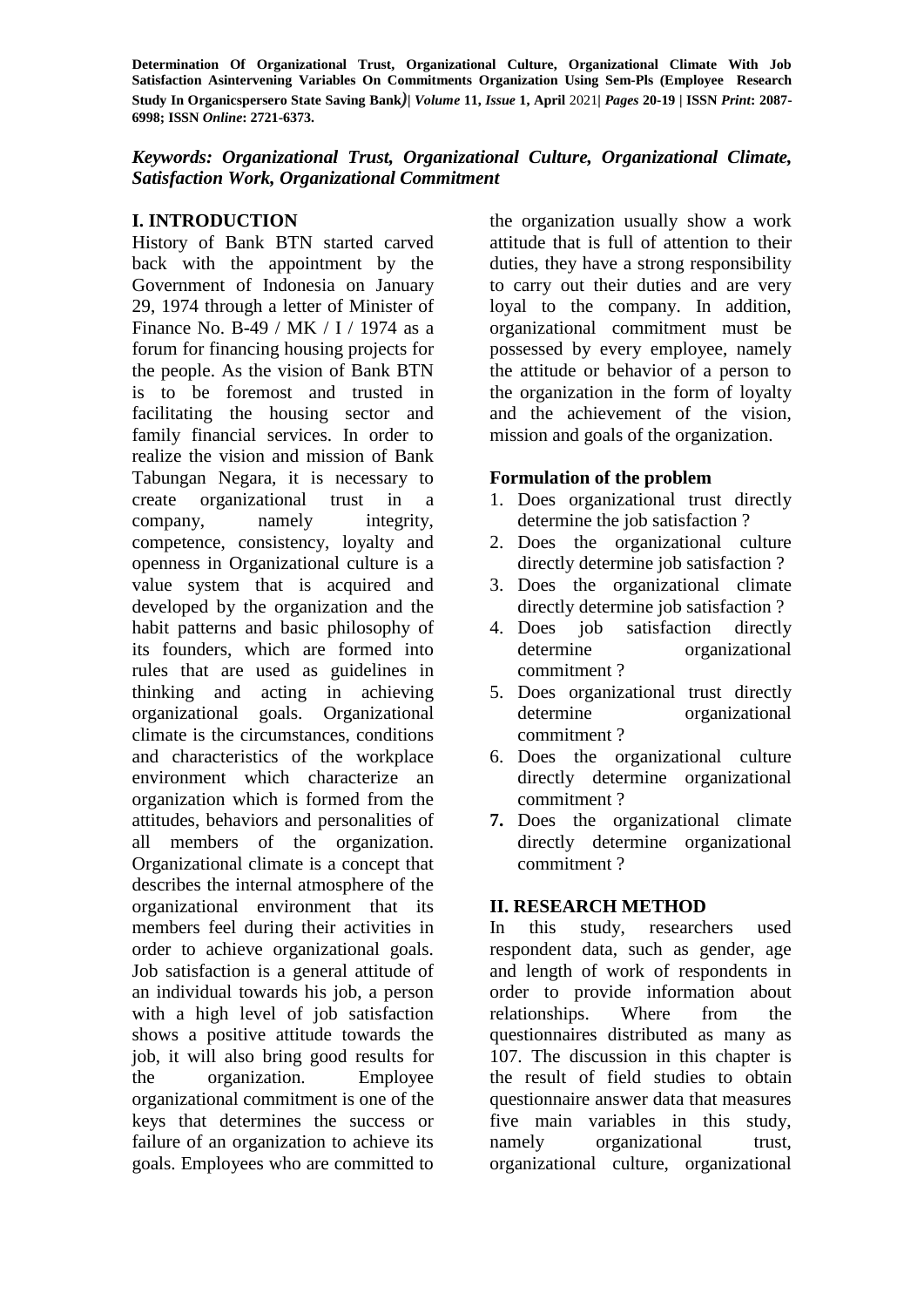climate, satisfaction work, and organizational commitment. Data analysis with parametric and nonparametric statistics using SEM-PLS (Structural Equation Modeling-Partial Least Square) regarding research variables, instrument tests, normality tests, hypothesis testing, and discussion of the results of hypothesis testing and Path Analysis Path. This study uses path analysis (path analysis) to examine relationship patterns that reveal the effect of a variable or a set of other variables, both direct and indirect. The calculation of the path coefficient in this study was assisted by Smart PLS Ver 3.0. For the effect of departing directly and indirectly between variables, the results of the calculation of the coordination coordinates are to see the significance.

### **Population and Sample**

The population in this study was in organics persero state saving bank,

amounting to 107 people regardless of specific strata and field of duty. Arikunto (in Riduwan, 2012: 210) states that if the subject is less than 100, it is better to take all of them, so that the research is a population study. Because of population limitations, all members of the population were used as the research sample, so this study used a saturated sample, which was taken through the Census Technique using proportional random sampling.

### **III. RESULT AND DISCUSSION**

Internal consistency analysis is a form of reliability used to assess the consistency of results across items on the same test. Internal consistency testing using a composite reliability value with the criteria of a variable is said to be reliable if the composite reliability value is> 0.600 (Hair, Hult, Ringle, & Sarstedt, 2014).

| <b>Variabel</b> | Cronbach's<br><b>Alpha</b> | $rho_A$ | Composite<br><b>Reliability</b> | <b>Average Variance Extracted</b><br>(AVE) |
|-----------------|----------------------------|---------|---------------------------------|--------------------------------------------|
| Χ1              | 0.862                      | 0.878   | 0.886                           | 0.441                                      |
| <b>X2</b>       | 0.900                      | 0.912   | 0.919                           | 0.538                                      |
| X3              | 0.889                      | 0.903   | 0.912                           | 0.542                                      |
| <b>X4</b>       | 0.911                      | 0.913   | 0.927                           | 0.587                                      |
| v               | 0.879                      | 0.901   | 0.903                           | 0.493                                      |

Tabel 1

### **Internal Consistency Analysis**

Source: Data Processing (2020)

Based on the data of the internal consistency analysis in the table above, the results show that the variables X1, X2, X3, X4 and Y have a composite reliability value  $> 0.600$ , so all X1, X2, X3, X4 and Y variables are reliable.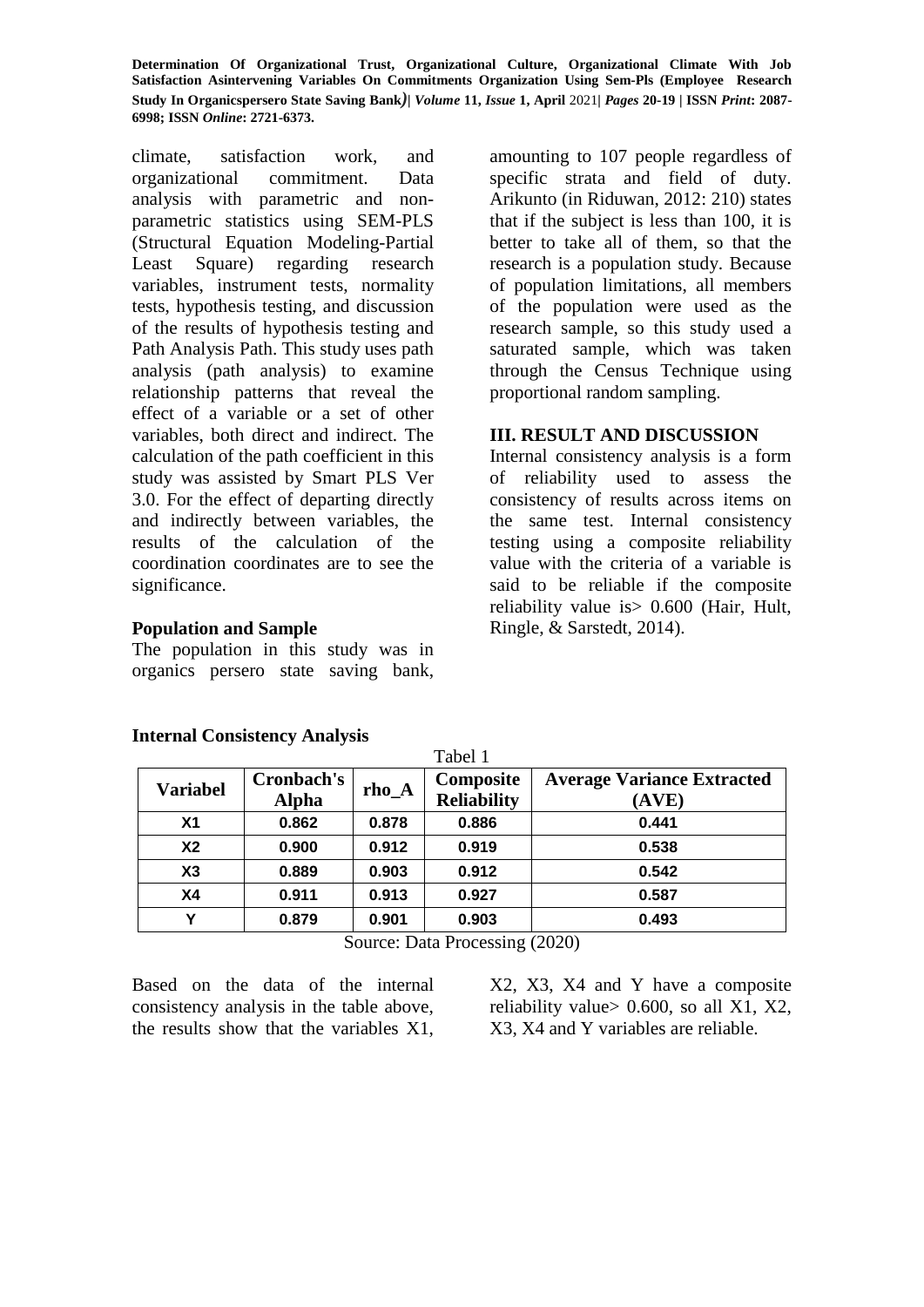# **Convergent Validity**

|                   | Tabel 2 |           |       |           |       |
|-------------------|---------|-----------|-------|-----------|-------|
|                   | X1      | <b>X2</b> | X3    | <b>X4</b> | Y     |
| X1.1              | 0.501   |           |       |           |       |
| <b>X1.10</b>      | 0.641   |           |       |           |       |
| X1.2              | 0.682   |           |       |           |       |
| X1.3              | 0.671   |           |       |           |       |
| X1.4              | 0.661   |           |       |           |       |
| X1.5              | 0.563   |           |       |           |       |
| X1.6              | 0.712   |           |       |           |       |
| X1.7              | 0.742   |           |       |           |       |
| X1.8              | 0.790   |           |       |           |       |
| <b>X1.9</b>       | 0.635   |           |       |           |       |
| X2.1              |         | 0.413     |       |           |       |
| <b>X2.10</b>      |         | 0.748     |       |           |       |
| X2.2              |         | 0.746     |       |           |       |
| X2.3              |         | 0.824     |       |           |       |
| X2.4              |         | 0.798     |       |           |       |
| X2.5              |         | 0.817     |       |           |       |
| X2.6              |         | 0.758     |       |           |       |
| X2.7              |         | 0.587     |       |           |       |
| X2.8              |         | 0.751     |       |           |       |
| X2.9              |         | 0.795     |       |           |       |
| X3.1              |         |           | 0.493 |           |       |
| X3.2              |         |           | 0.809 |           |       |
| X3.3              |         |           | 0.771 |           |       |
| X3.4              |         |           | 0.787 |           |       |
| X3.5              |         |           | 0.856 |           |       |
| X3.6              |         |           | 0.559 |           |       |
| X3.7              |         |           | 0.692 |           |       |
| X3.8              |         |           | 0.803 |           |       |
| X3.9              |         |           | 0.774 |           |       |
| X4.1              |         |           |       | 0.816     |       |
| X4.2              |         |           |       | 0.774     |       |
| $\overline{X4.3}$ |         |           |       | 0.802     |       |
| X4.4              |         |           |       | 0.761     |       |
| $\overline{X4.5}$ |         |           |       | 0.607     |       |
| X4.6              |         |           |       | 0.779     |       |
| X4.7              |         |           |       | 0.811     |       |
| X4.8              |         |           |       | 0.747     |       |
| X4.9              |         |           |       | 0.776     |       |
| Y1                |         |           |       |           | 0.737 |
| <b>Y10</b>        |         |           |       |           | 0.502 |
| $\overline{Y2}$   |         |           |       |           | 0.778 |
| $\overline{Y3}$   |         |           |       |           | 0.846 |
| <b>Y4</b>         |         |           |       |           | 0.576 |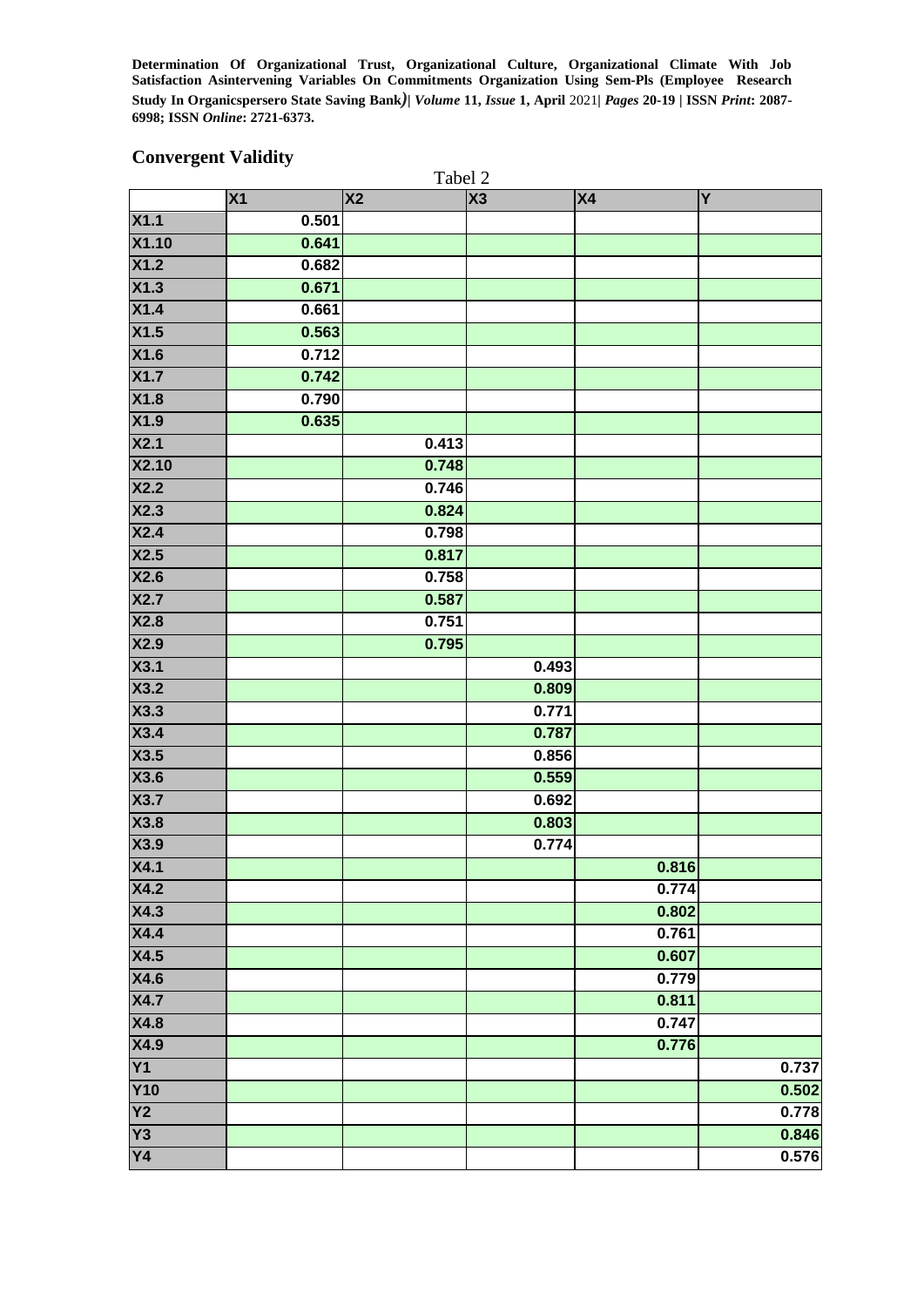| Y <sub>5</sub> |  |  | 0.696 |
|----------------|--|--|-------|
| <b>Y6</b>      |  |  | 0.802 |
| Y7             |  |  | 0.785 |
| <b>Y8</b>      |  |  | 0.768 |
| <b>Y9</b>      |  |  | 0.484 |

#### Source: Data Processing (2020)

Based on the table above, it can be seen that the value of outer loading for variables X1, X2, X3, X4, Y where the value of all the items in the 5 variables tested is greater than 0.4, so all indicators in 5 variables are declared valid.

Discriminant validity aims to assess an indicator of a construct variable is valid or not, namely by looking at the Heterotrait Value - Monotrait Ratio Of Corelation (HTMT)  $< 0.90$ , then the variable has good (valid) discriminant validity (Hair, Hult, Ringle, & Sarstedt, 2014).

# **Disciplinary Validity**

| Variabel       | Χ1    | X2    | X <sub>3</sub> | Χ4    |  |
|----------------|-------|-------|----------------|-------|--|
| Χ1             |       |       |                |       |  |
| X2             | 0.544 |       |                |       |  |
| X <sub>3</sub> | 0.480 | 0.691 |                |       |  |
| Χ4             | 0.486 | 0.783 | 0.690          |       |  |
|                | 0.532 | 0.745 | 0.696          | 0.742 |  |

Source: Data Processing (2020)

Based on the table above, the results of the correlation of variables X1 with X2, X1 with X3, X1 and X4, variables X1 and Y all variables have a correlation value <0.900, thus the correlation value of all variables is declared valid.

### **Structural Model Analysis (Inner Model)**

The structural model analysis or (inner model) aims to test the research hypothesis. The part that needs to be analyzed in the structural model is the coefficient of determination (R Square) by testing the hypothesis. Collinearity test is to prove whether the correlation between latent variables / constructs is

strong or not. If there is a strong correlation, it means that the model contains problems from a methodological point of view, because it has an impact on the estimation of its statistical significance. This problem is known as collinearity. The value used to analyze it is by looking at the Variance Inflation Factor (VIF) value. (Hair, Hult, Ringle, & Sarstedt, 2014; Garson, 2016). If the VIF value is greater than 5.00, it means a collinearity problem occurs, and conversely there is no collinearity problem if the VIF value is <5.00 (Hair, Hult, Ringle, & Sarstedt, 2014).

Tabel 4

| Variabel  | Χ1 | v٥<br>лŁ | X3 | Χ4    |       |
|-----------|----|----------|----|-------|-------|
| v,<br>л і |    |          |    | 1.372 | 1.398 |
| rע<br>ΛŁ  |    |          |    | 1.781 | 4.632 |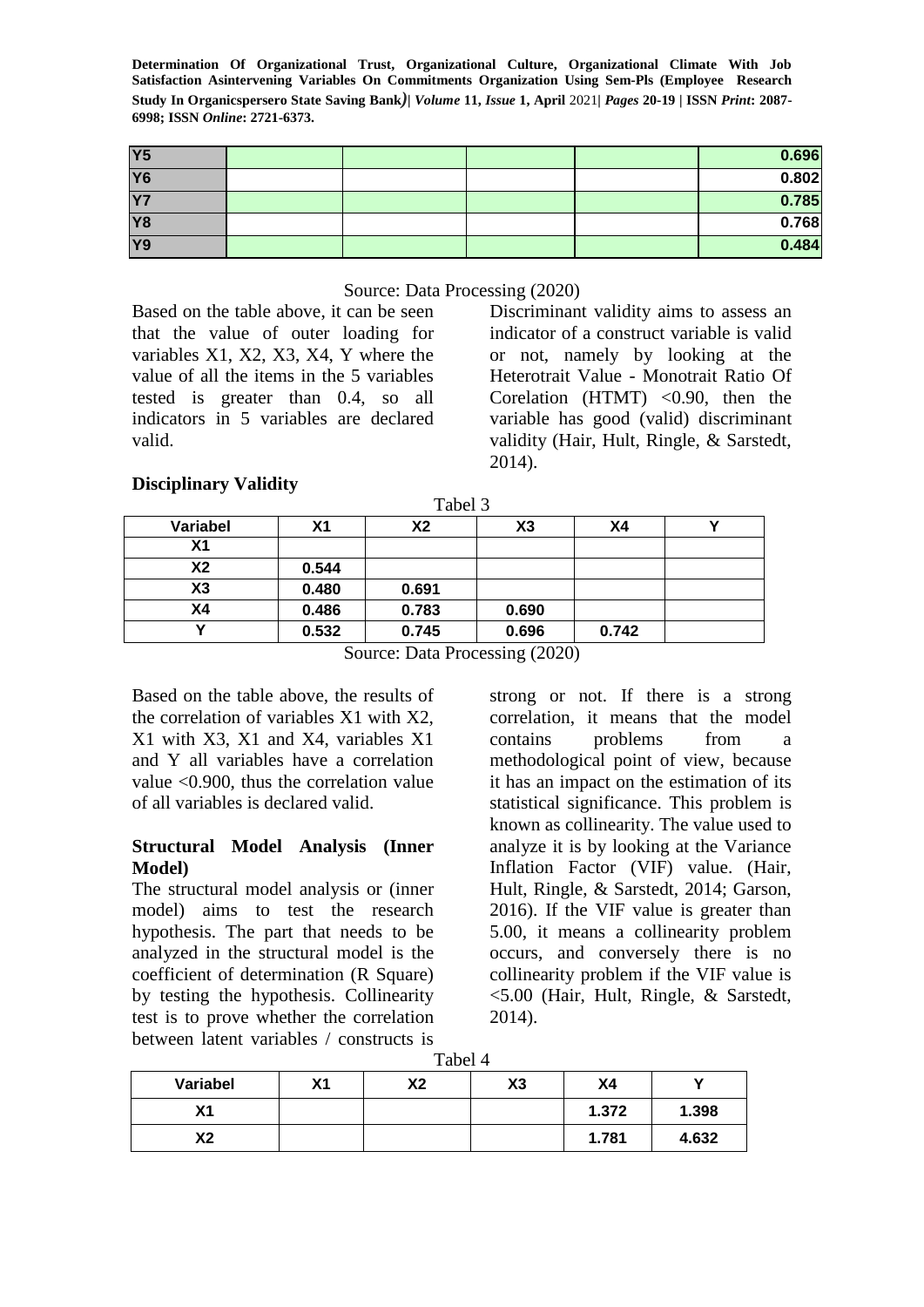| X3             |  | 1.695 | 1.720 |
|----------------|--|-------|-------|
| X <sub>4</sub> |  |       | 4.140 |
|                |  |       |       |

Source: Data Processing (2020)

From the data above it can be described that the VIF value for the correlation X1 with Y, X2 with Y, X3 with Y, X4 with Y has a value  $\leq 5.00$  so there is no collinearity problem, thus from the data above, the structural model is in the case of it does not contain a collinearity problem.

### **Direct Influence Hypothesis**

Testing the direct effect hypothesis aims to prove the hypotheses of the effect of a variable on other variables directly (without intermediaries). If the path coefficient value is positive it indicates

that an increase in the value of one variable is followed by an increase in the value of other variables, if the path coefficient value is negative it indicates that an increase in one variable is followed by a decrease in the value of another variable. If the probability value (P-Value) <Alpha (0.05) then Ho is rejected (the effect of a variable with other variables is significant). If the probability value (P-Value)> Alpha (0.05) then Ho is rejected (the effect of one variable with other variables is not significant).

Tabel 5

| Variabel           | Real<br>sample | Average<br>sample | <b>Standard</b><br><b>Deviation</b> | <b>Statistics</b> | P<br><b>Values</b> |
|--------------------|----------------|-------------------|-------------------------------------|-------------------|--------------------|
| $X1 - > X4$        | $-0.024$       | $-0.022$          | 0.017                               | 1.391             | 0.017              |
| $X1 - Y$           | 0.028          | 0.026             | 0.022                               | 1.285             | 0.020              |
| $X2 - > X4$        | 0.986          | 0.983             | 0.014                               | 72.380            | 0.000              |
| $X2 \rightarrow Y$ | $-0.023$       | $-0.025$          | 0.107                               | 0.211             | 0.008              |
| $X3 - > X4$        | 0.024          | 0.026             | 0.020                               | 1.182             | 0.024              |
| $X3 \rightarrow Y$ | 0.940          | 0.946             | 0.033                               | 28.303            | 0.000              |
| $X4 - Y$           | 0.069          | 0.062             | 0.106                               | 0.656             | 0.005              |

Source: Data Processing (2020)

- 1. The direct effect of variable X3 on variable X4 has a path coefficient of 1.182 (positive), so an increase in the value of variable X3 will be followed by an increase in variable X4. The influence of the X3 variable on X4 has a P-Values value of  $0.024$  < 0.05, so it can be stated that the effect of X3 on X4 is significant.
- 2. The direct effect of variable X3 on variable Y has a path coefficient of 28.303 (positive), so an increase in

the value of variable X3 will be followed by an increase in variable Y.The effect of variable X3 on Y has a P-Values value of  $0.000>$  $< 0.05$ , so it can be stated that the effect of X3 on Y is significant.

3. The direct effect of variable X4 on variable Y has a path coefficient of 0.656 (positive), so an increase in the value of variable X4 will be followed by an increase in variable Y.The effect of variable X4 on Y has a P-Values value of 0.005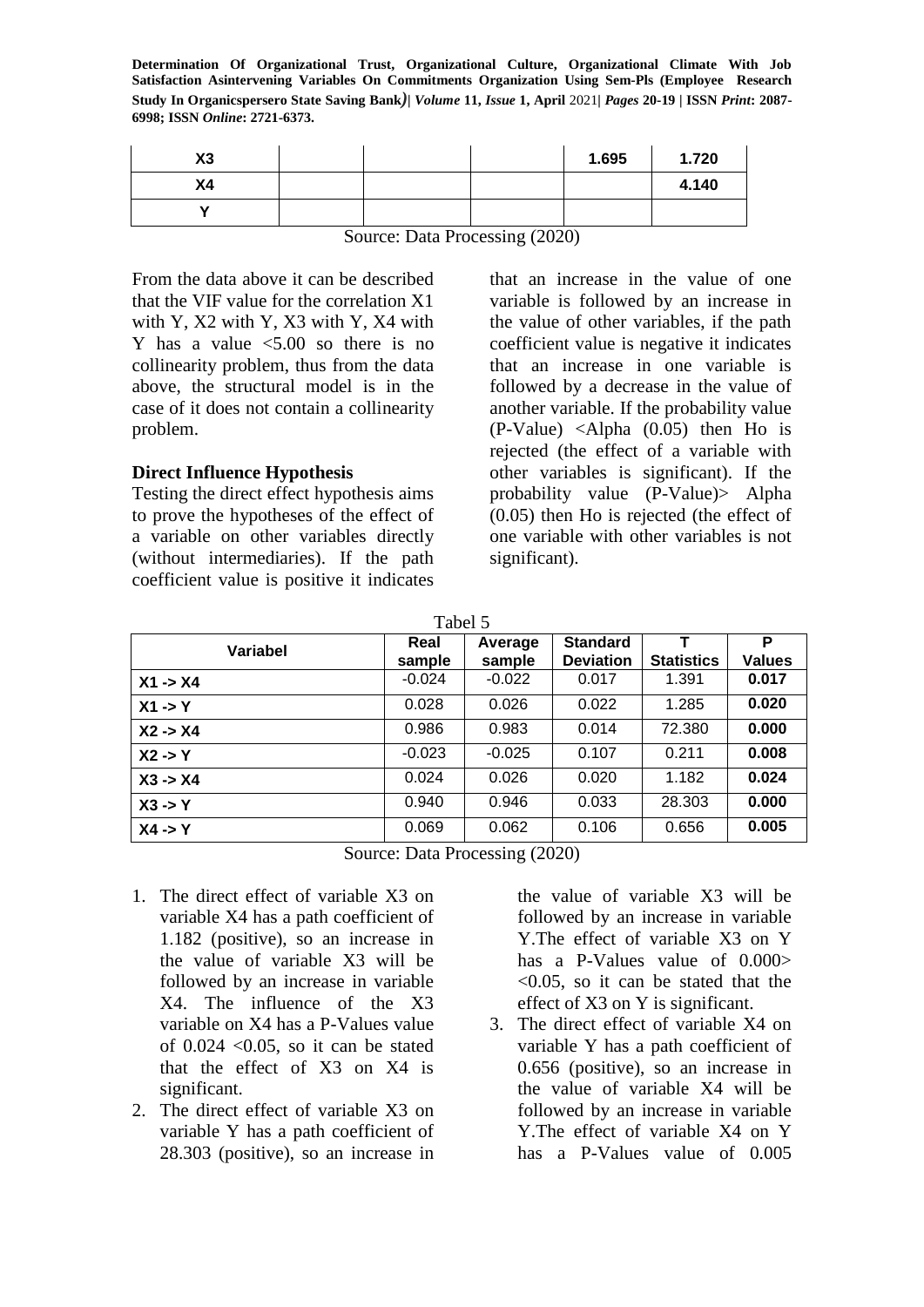$\leq 0.05$ , so it can be stated that the influence between X4 on Y is significant.

- 4. The direct effect of variable X1 on variable X4 has a path coefficient of 1.391 (positive), so an increase in the value of variable X1 will be followed by an increase in variable X4. The effect of variable X1 on X4 has a P-Values value of 0.017 <0.05, so it can be stated that the effect of X1 on X4 is significant.
- 5. The direct effect of variable X1 on variable Y has a path coefficient of 1.285 (positive), so an increase in the value of variable X1 will be followed by an increase in variable Y. The effect of variable X1 on Y has a P-Values value of  $0.017$ <0.05, so it can be stated that the influence between X1 on Y is significant.
- 6. The direct effect of variable X2 on variable X4 has a path coefficient of 72.380 (positive), so an increase in the value of variable X2 will be

followed by an increase in variable X4. The influence of the variable X2 on X4 has a P-Values value of  $0.000 \leq 0.05$ , so it can be stated that the effect of X2 on X4 is significant.

7. The direct effect of variable X2 on variable Y has a path coefficient of 0.211 (positive), so an increase in the value of variable X2 will be followed by an increase in variable X4. The influence of the X2 variable on Y has a P-Values value of  $0.008$  <  $0.05$ , so it can be stated that the effect of X2 on Y is significant.

# **Coefficient of Determination**

The coefficient of determination (R Square) aims to evaluate the accuracy of the predictions of a variable. In other words, to evaluate how the variation in the value of the dependent variable is affected by the variation in the value of the independent variable in a path model.

| <b>Variabel</b> | <b>R</b> Square | <b>Adjusted R Square</b> |
|-----------------|-----------------|--------------------------|
| Χ4              | 0.978           | 0.977                    |
|                 | 0.968           | 0.966                    |

 $T_{\text{obs}}1\epsilon$ 

Source: Data Processing (2020)

# **IV. CONCLUSION**

Openness to the assessment of work results will affect the trust of employee organizations, make working on the basis of the organization's vision and mission as an organizational culture, strengthen social relations and cooperation among employees in order to improve a better organizational climate, the need to give appreciation to fellow employees for outstanding employees employee job satisfaction with achievement, strong superiors'

organizational commitment will be followed by subordinates, so that the leader must provide an example of commitment to the organization's behavior in organics persero state saving bank.

### **REFERENCES**

Brockner, J, 1998., Self Esteem at Work: Research, Theory, and Practice. Lexington, MA: Lexington Books.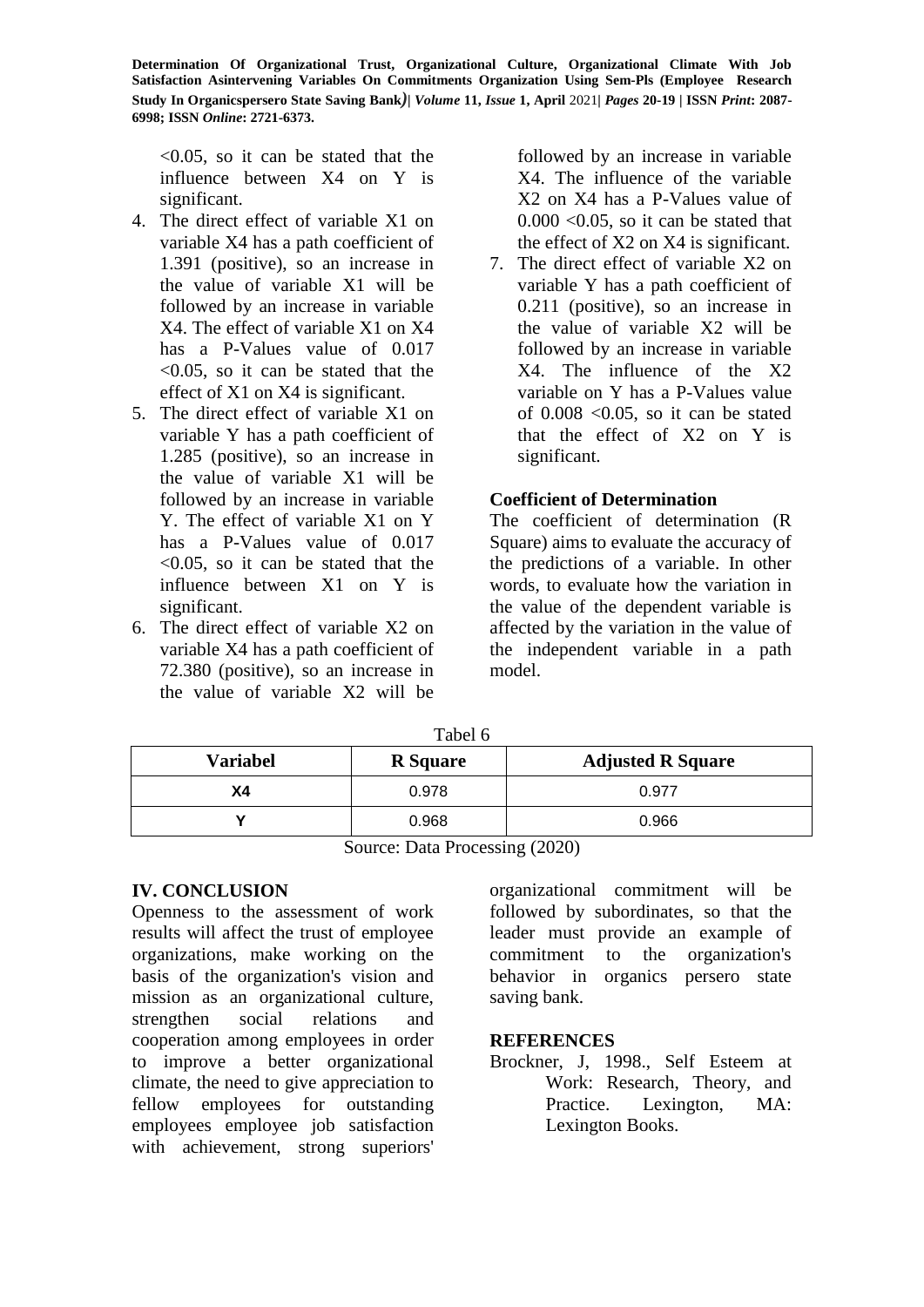- Colquitt, J. A., Lepine, A. J., & Wesson, J. M. (2011). Organizational Behavior. New York: Mc. Graw Hill.
- Cushway and Lodge. Organitational Behavior and Design, Organizational Behavior and design. Jakarta: PT. Elex Media Komputindo. 2010.
- Cribbin, James.J. 2010. Leadership Strategy to Make Organizations Effective. Jakarta: Pustaka Binaman Pressindo.
- Davis, Keith. Newstrom, John. (2010). Behavior in Organizations. Jakarta: Erlangga.
- Dessler, Gary, 2011. Human Resource Management. New jersey: Pearson Education.
- Edison, 2016. Human Resource Management, Bandung: Alfabeta.
- Gibson, et al. (2012). Organizations: behavior, structure, processes, fourteenth edition. New York: The McGraw-Hill Companies, Inc.
- Hasibuan S.P Malayu. 2014. Human Resource Management. Jakarta: Earth

Script

- Ikhsan, Arfan. 2010. Behavioral Accounting. Issue two. Jakarta: Four Salemba.
- Luthans, Fred. 2011. Organizational behavior. Yogayakarta: Andi.
- Mathis, Robert & H. Jackson, John. 2010. Human Resource Management (10th edition). Jakarta: Four Salemba.
- Miftahun and Sugiyanto. (2010). The influence of social support and transformational leadership on organizational commitment by mediating work motivation. Journal of psychology volume 37, No. 1, 94 - 109.
- Mowday, R. T., Porter, L. W., & Steers, R. M. (2010). Employee-Organization Linkages. Texas: South-Western Cengage Learning.
- Munandar, (2010), Budgeting Work Planning Work Coordination and Work Supervision, BPFE, Yogyakarta.
- Paille, Pascal., Bourdeau, Laurent., & Galois. Isabelle. (2010). Support, trust, satisfaction, intent to leave and citizenship at organizational level: a Social exchange approach. International Journal of Organizational Analysis. 18 (1): 41-58.
- Pasewark, W.R., & Viator, R.E. (2010). "Sources of Work-Family Conflict in the Accounting Profession". Behavioral Research in Accounting. Vol. 18. pp. 147- 165.
- Pucetaite, Raminta., Lamsa, Anna-Maija., & Novelskaite, Aurelija. (2010). Buiding organizational trust in a low-trust societal context. Baltic Journal of Management. 5 (2): 197-217.
- Robbins, S. P and Coulter, M. (2010), Management, Tenth Edition Volume 1. Jakarta: Erlangga.
- Robbins, S. P and Coulter, M. (2010), Management, Tenth Edition Volume 2. Jakarta: Erlangga.
- Robbins, P. Stephen and Mary Coulter. 2010. Management, translated by Bob Sabran, Wibi Hardani. Erlangga: Jakarta.
- Robbins, Stephen P. and Coulter, Mary. 2010. Tenth Edition Management. Jakarta: publisher Erlangga.
- Rumengan Jemmy / Satriawan Bambang / Juliandi, Azuar / Irfan, (2011), Path Analysis with